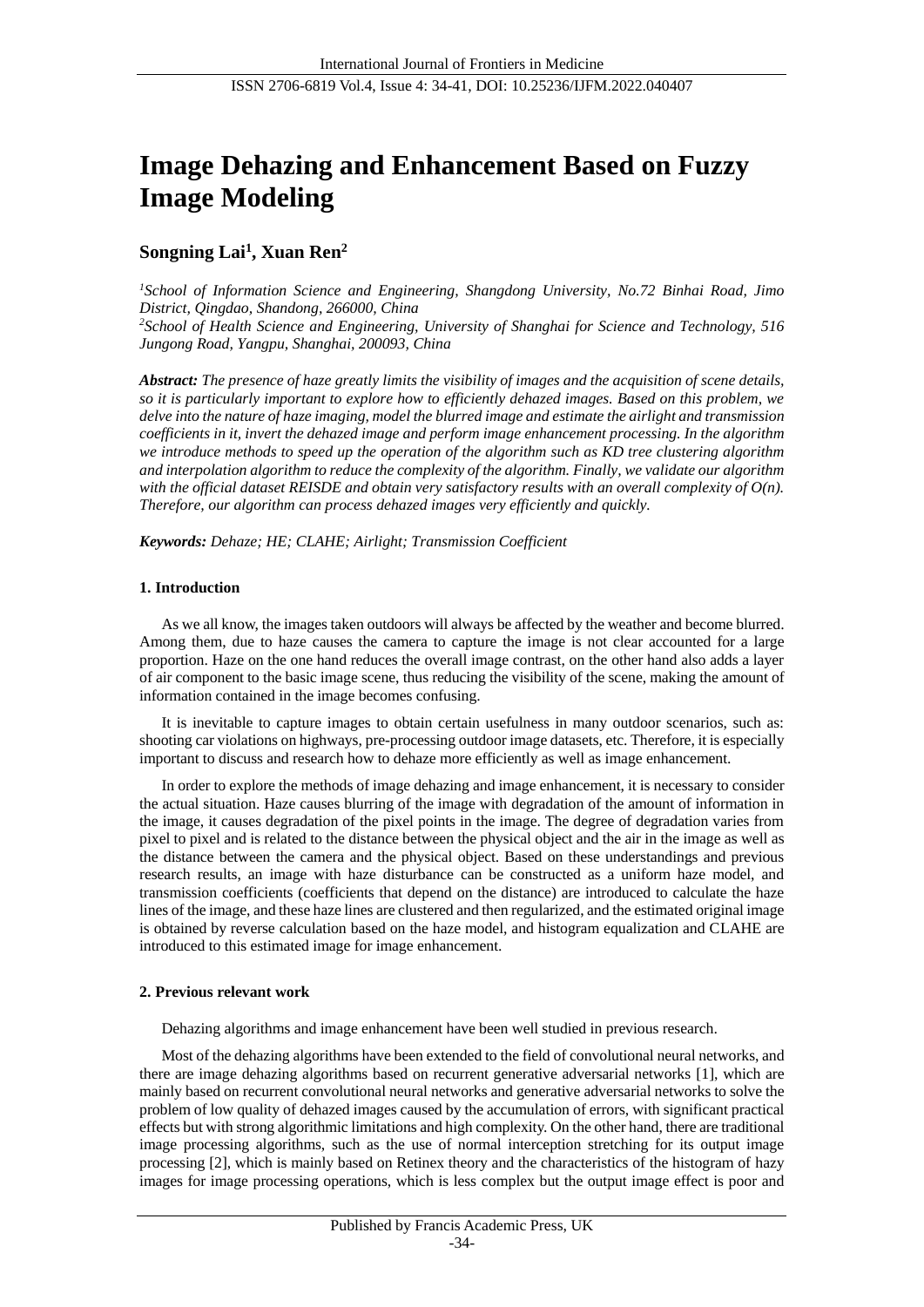does not have the self-adaptability to complex environments. There are also algorithms based on partial differential equations [3] and automated dehazing algorithms for physical models [4], which are not described here.

For image enhancement algorithms, the more common histogram equalization processing has also been optimized again and again in recent years, such as the infrared image enhancement algorithm based on adaptive histogram equalization coupled with Laplace transform [5], which incorporates the diagonal second-order derivative information of image pixel values based on the traditional Laplace transform to complete the sharpening of pixel edges and other detailed content. There is also histogram equalization based on CUDA architecture [6], which further speeds up the time of histogram equalization processing by computing device architecture and lays the foundation for the development of subsequent image enhancement algorithms.

#### **3. Image processing process**

We first construct the haze model and calculate the airlight, and then further image enhancement is performed on the image after the haze removal effect is achieved by the relevant algorithm.

The overall algorithm is shown in Fig. 1.



*Figure 1: The overall algorithm flow chart of image processing*

#### *3.1. Haze model for fuzzy images*

Fuzzy images in different scenes can be constructed as a per-pixel convex combination of the original clear image and the airway made of airlight [7]:

$$
I(x) = t(x) \cdot J(x) + [1 - t(x)] \cdot A \tag{1}
$$

In the formula,  $I(x)$  is the fuzzy image for the true brightness imaged at  $x$ ,  $t(x)$  is the transmission function of the scene, and A is the airlight.

Where for  $t(x)$  is the distance-dependent parameter:

$$
t(x) = e^{-\beta d(x)} \tag{2}
$$

 $\beta$  is the atmospheric attenuation coefficient, although it has a certain effect on the experimental results, but its impact is very small. According to previous studies [8,9], we default to disregard the impact of the change of this coefficient. $d(x)$  is the distance of pixel point x.

## *3.2. Related dataset acquisition*

We applied the BSDS300 dataset, whose data statistics can greatly represent all scene models that may be degraded by the effects of haze, and obtained about 500 RGB pixel value classes by clustering. This data preparation can be used to replace each pixel in the input image with the center of the respective clustered pixel, thus generating a new image with a high value of PSNR. The introduction of this operation can significantly reduce the running time of the dehazing process without causing much distortion impact on the image itself.

For the use of clustering operation, we tried both K-means clustering algorithm and KD tree structure clustering algorithm [19]. After comparison, KD tree structure clustering algorithm works better and runs faster.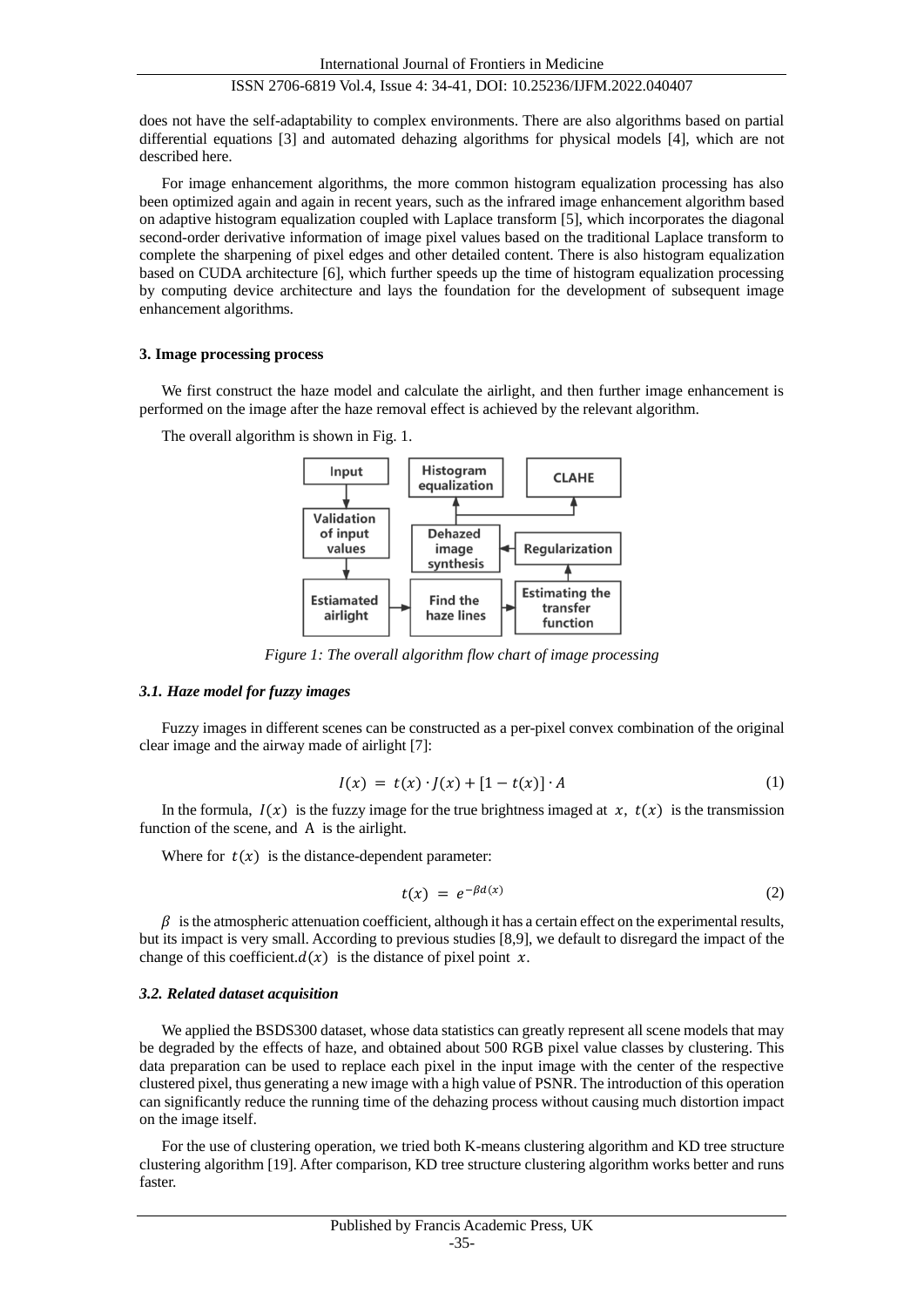



*Figure 2: Algorithm for estimating air light*

The airlight needs to be divided and normalized before clustering, while the data of the input image is removed for the uniform mosaic of the unit sphere: the default KD-tree is generated using the training data, and the pixels of the image which we want to process are classified using the K-nearest neighbor algorithm.

#### *3.3. Estimated airlight*

The general idea of estimating airlight [10]: the pixel values of the input image are first clustered to obtain the index image; to simplify the model, the pixel values are projected from 3-D to 2-D and the color channel combinations are voted to finally obtain the estimated value of air-light, the detailed process is shown in Fig. 2.

The distance between the pixel  $I(x)$  and the line defined by the airlight and the pair of angles  $(\theta, \varphi)$ is calculated by the formula:

$$
d = ||(A - I(x)) \times (cos(\theta), sin(\varphi))|| \qquad (3)
$$

The line is less than the threshold  $\tau$  to be able to participate in the voting, and the thresholds are set adaptively:

$$
\tau = \tau_0 \cdot (1 + ||I(X) - A|| / \sqrt{3}) \tag{4}
$$

It is expressed in the sense that only pixel points are allowed to vote for air brighter than itself.

Based on the preparation of Equation (3) and Equation (4), we find the best representation of the pixel value of the blurred image at a fixed light A and a fixed line direction  $\{\theta_k, \varphi_k\}_1^k$ :

$$
\arg\max_{A} \sum_{x} \sum_{k} \mathbf{I}[dI(x) < \tau] \mathbf{I}[A > I(x)] \tag{5}
$$

The a function which represents: if true, the value is 1; if false, the value is 0.

For efficiency, the optimization of Eq:

$$
\arg\max_{A} \sum_{n} \sum_{k} u \mathbf{T}[dI_n < \tau] \mathbf{T}[A > I_n] \tag{6}
$$

Where  $u = w_n f(||I_n - A||)$ ;  $f(x) = 1 + 4 \cdot e^{-x}$  is a fast decaying weight that takes precedence over the a-value of the pixel distribution score-in.

The estimated air light of the input image is obtained by performing a full traversal of the two two channels to calculate d,after estimating each air light after polling the recombination:

$$
\hat{A} = argmax\{EstRG \otimes EstGB \otimes EstB\}
$$
 (7)

#### *3.4. Finding the haze line*

The estimated airlight is calculated from Equation (7), and the airlight is used as the origin using the 3D coordinate translation [11,12,13]:

$$
I_A(x) = I(x) - A = t(x) \cdot [j(x) - A]
$$
\n(8)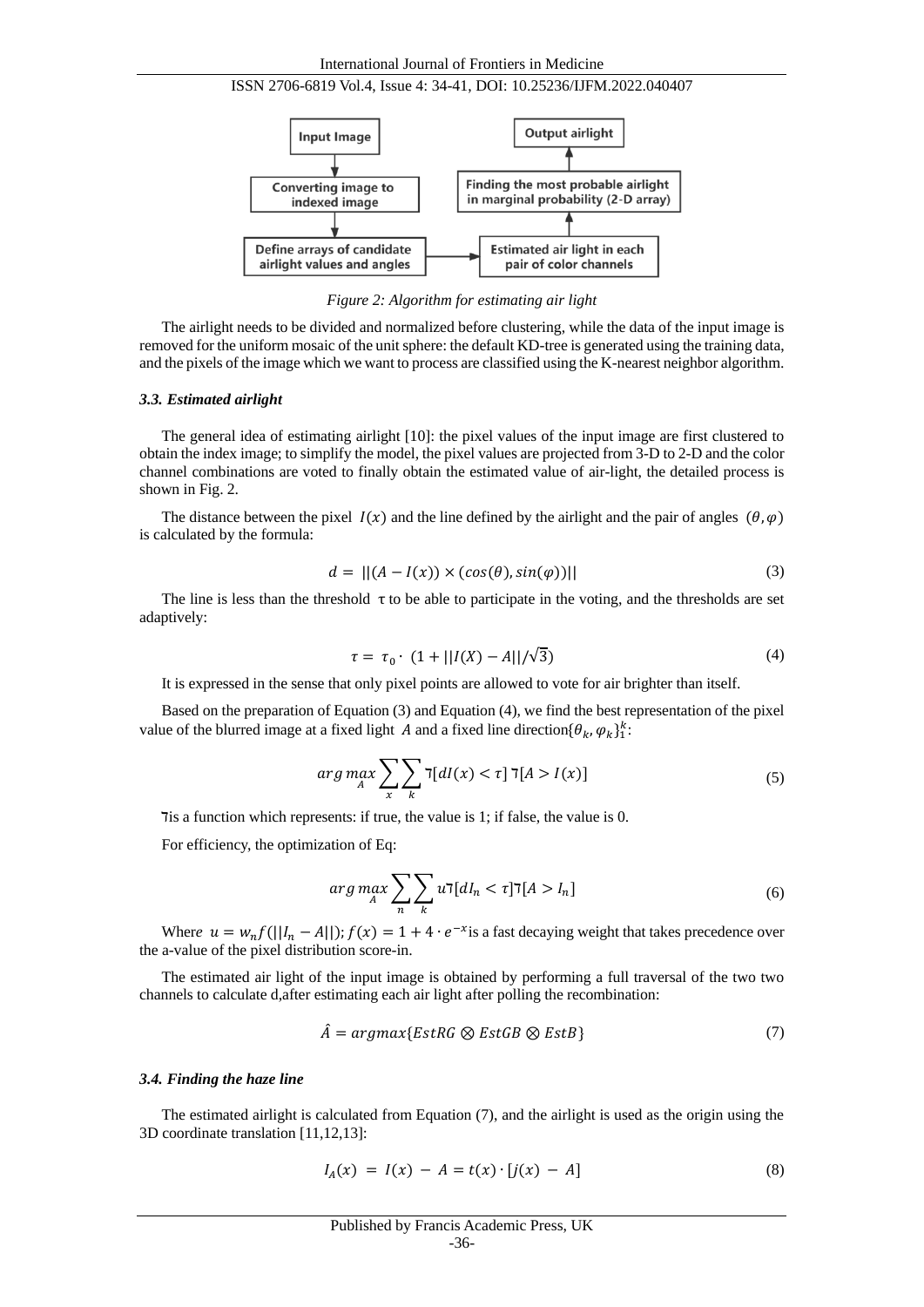Expressing  $I_A(x)$  in a spherical coordinate system, a sphere centered on the air light is formed as follows:

$$
I_A(x) = [r(x), \theta(x), \varphi(x)] \tag{9}
$$

In the formula,  $r(x)$  denotes the distance from  $I(x)$  to the air light ( $\frac{|I - A|}{|I - A|}$ ), which represents its coordinates.

Each point on the sphere represents a haze line, and all the pixel points of its line have similar angles, and the pixels on each line have similar values in the haze-free image with high probability.

Each pixel point is grouped according to the angle to obtain nearly one hundred haze lines, and its image with good approximation can be composed by these haze lines. The grouping operation here is efficiently implemented by the KD-Tree algorithm to query the number of each pixel. Considering the inherent ambiguity of the real scene, a scale factor  $\alpha$  is introduced so that two classified color groups can be mapped to the same haze line if they satisfy the requirement that:

$$
J_1 = (1 - \alpha)A + \alpha \cdot J_2 \tag{10}
$$

After the above operation and some adjustments, nearly one hundred haze lines can be obtained.

## *3.5. Estimated transfer function*

The inverse of equation (1) yield[14]:

$$
r(x) = t(x) \cdot ||J(X) - A||, 0 \le t(x) \le 1
$$
\n(11)

When  $t(x) = 1, r(x)_{max} = ||f(x) - A||, 0 \le t(x) \le 1$ :

Combining equation yields:

$$
t(x) = \frac{r(x)}{r(x)_{max}}\tag{12}
$$

For the estimation of the distance maximum. We assume that the pixel farthest from the airlight is haze-free and that such a pixel exists for each haze line to estimate the maximum value of the distance, thus obtaining the estimated transfer function:

$$
\widehat{t(x)} = \frac{r(x)}{r(\widehat{x})_{max}} = \frac{r(x)}{\max_{x \in H} \{r(x)\}}
$$
(13)

 $H$  denotes each haze line to be traversed. And for the sake of code writing as well as runtime stability, the restriction range is introduced here:

$$
\widehat{t(x)} = min(max(\widehat{t(x)}), 0.1), 1)
$$
\n(14)

#### *3.6. Regularization*

It is known that J is positive  $(I \ge 0)$ , from which a lower bound on the transfer function can be given as:

$$
t_{LB}(x) = 1 - \min_{c \in \{R, G, B\}} \{ \frac{I_c(x)}{A_c} \}
$$
\n(15)

Applying this bound setting to the estimated transfer function [12], then for each pixel on the image we have:

$$
\widehat{t_{LB}(x)} = max\{\widehat{t(x)}, t_{LB}(x)\}\tag{16}
$$

Consider that in the very blurred area, it will be judged as close to the air light distance. At this point, noise will be generated to affect the judgment of the angle. To address the impact of this problem, we mathematically minimize the following function [15,16,17]: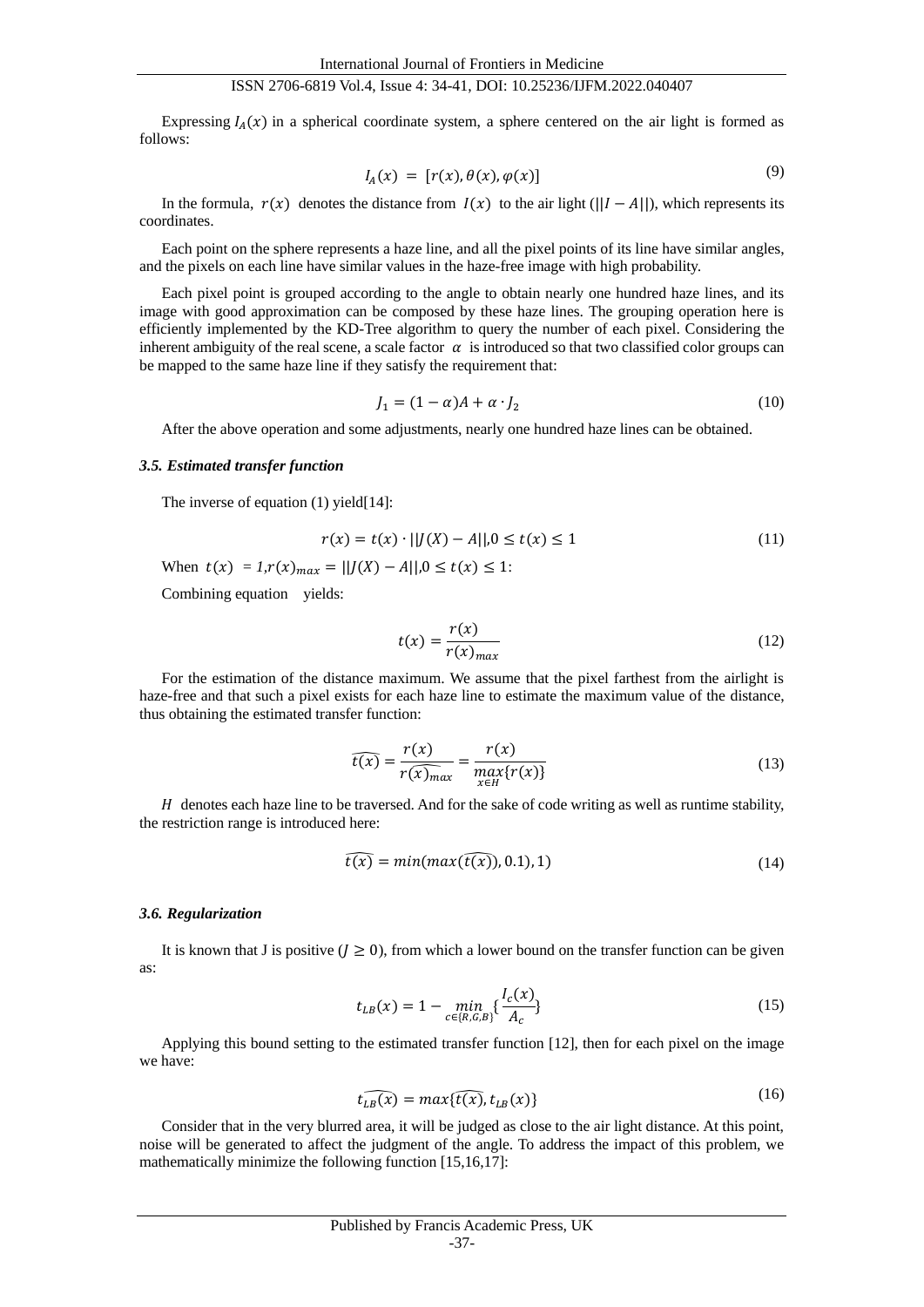$$
\sum_{x} \frac{[\widehat{t(x)} - t_{\widehat{LB}}(\widehat{x})]^2}{\sigma^2(x)} + \lambda \sum_{x} \sum_{y} \frac{[\widehat{t(x)} - \widehat{t(y)}]^2}{||I(x) - I(y)||}
$$
(17)

The formula is an iterative calculation to be performed for each haze line. The formula  $\sigma^2(x)$  is the standard deviation of  $\widehat{t_{LB}(x)}$ ; it is the parameter that controls the trade-off between the data and the smoothing term, which can be taken as 0.1 by default here.

## *3.7. Reconstruction of images after dehazing*

The airlight estimates as well as the transfer function estimates can be obtained by the previous calculations. In order to obtain a more natural dehazed image, we perform the retention of certain haze components by the following equation:

| $(1 - 1.06 * \overline{t(x)}) \cdot A$ | $(18)$               |                      |
|----------------------------------------|----------------------|----------------------|
| $\text{Self}$                          | Linear interpolation | Self                 |
| Bilinear interpolation                 | Self                 |                      |
| Bilinear interpolation                 | Self                 |                      |
| Bilinear interpolation                 |                      |                      |
| Bilinear interpolation                 |                      |                      |
| Bilinear interpolation                 |                      |                      |
| Bilinear interpolation                 | Self                 | Linear interpolation |
| Self                                   | Linear interpolation | Self                 |

*Figure 3: Difference algorithm for each pixel block*

The initial reconstruction of the dehazed image is achieved by backpropagating equation  $(1)$ :

$$
J(\widehat{x}) = \{I(x) - \frac{[1 - \widehat{t(x)}] \cdot A}{\widehat{t(x)}}\}
$$
\n(19)

And the pixel value of the output image is limited to  $[0,1]$  (to prevent image pixel value overflow). Gamma correction is also performed for the dehazed image to be output, and global contrast stretching is performed using a self-biasing function to adjust the output to:

$$
Img\_dehaxed = img\_dehazed^{\left(\frac{1}{gamma}\right)}\tag{20}
$$

## *3.8. Histogram equalization (HE)*

Histogram equalization algorithm [17] works as image enhancement. When the image histogram is completely uniformly distributed, the entropy of the image is maximum at this time. It can be understood that the uncertainty is the strongest and the image contrast is the greatest when the probabilities of the occurrence of all random variables tend to be the same. According to this principle, in the ideal case, after the image is transformed by the transform function  $f(x)$ , the histogram of the image can tend to be uniformly distributed, thus improving the overall image contrast:

$$
f(x) = (L - 1) \int_0^x p_x(t) dt
$$
 (21)

The  $p(x)$  denotes the probability density function, which, in a discrete image, represents the probability of occurrence of each gray level of the histogram, and then  $f(X)$  is the distribution function of the continuous random variable x.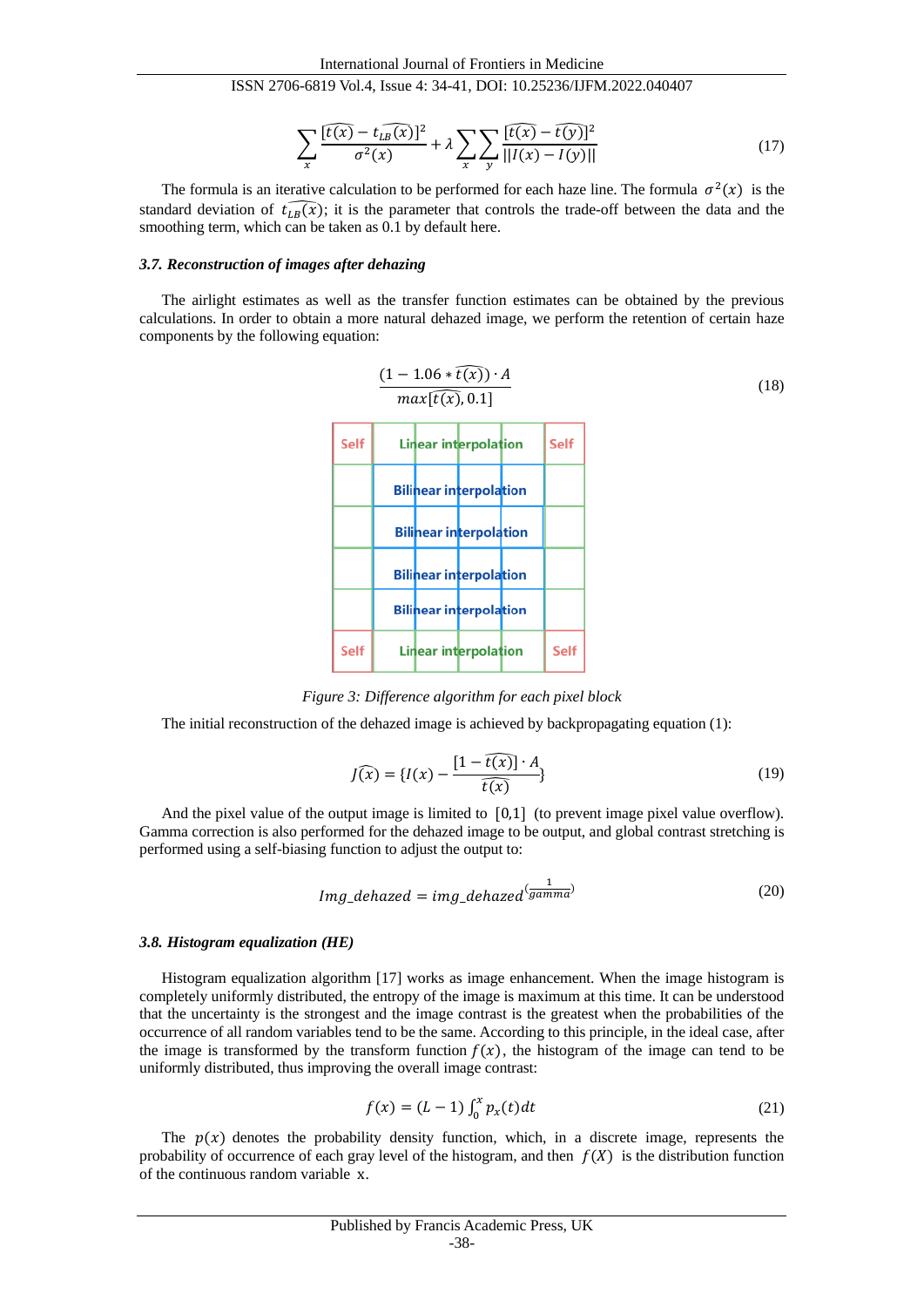In order to better restore the image, we divide the image into RGB channels and HSV channels respectively, and synthesize the image after histogram equalization in each channel separately.

# *3.9. CLAHE*

There are some problems with the results obtained by the HE algorithm, such as the formation of noise in some areas due to excessive contrast enhancement, while some areas become too dark or too bright after adjustment, resulting in the loss of effective detail information.

For the former problem, it is possible to limit the contrast by adding it. The transformation function is influenced by the probability distribution of the pixel grayscale, and its rate of change is proportional to the probability density. The contrast amplification around a specified pixel value is mainly determined by the slope of the transformation function. We achieve the purpose of limiting the magnification by cropping the histogram with a predefined threshold before calculating the CDF [18]. As the CDF is restricted, the slope of the transform function is also restricted. The value at which the histogram is cropped, also known as the cropping limit, depends entirely on the value taken for the domain size.



*Figure 4: Image processing results display*

In order to make the image undistorted, the cropped out parts should be evenly distributed to the rest of the histogram. Although this redistribution process may cause some of the cropped off parts to exceed the threshold again, the effect of this is negligible.

Adding the adaptive histogram described above, especially with contrast limitations, we need to compute for each pixel and use the transform function, which makes our already complex algorithm even more time consuming. Here we use an interpolation algorithm to speed up the computation with no loss of quality. First, the image is divided evenly into equal rectangular sizes, and then the histogram, CDF, and corresponding transform function are computed for each block. The transform function of a particular block is exactly as originally defined for the central pixel of the block, while the other pixel blocks can be obtained by interpolating the transform functions of the four blocks adjacent to it. Pixel blocks located at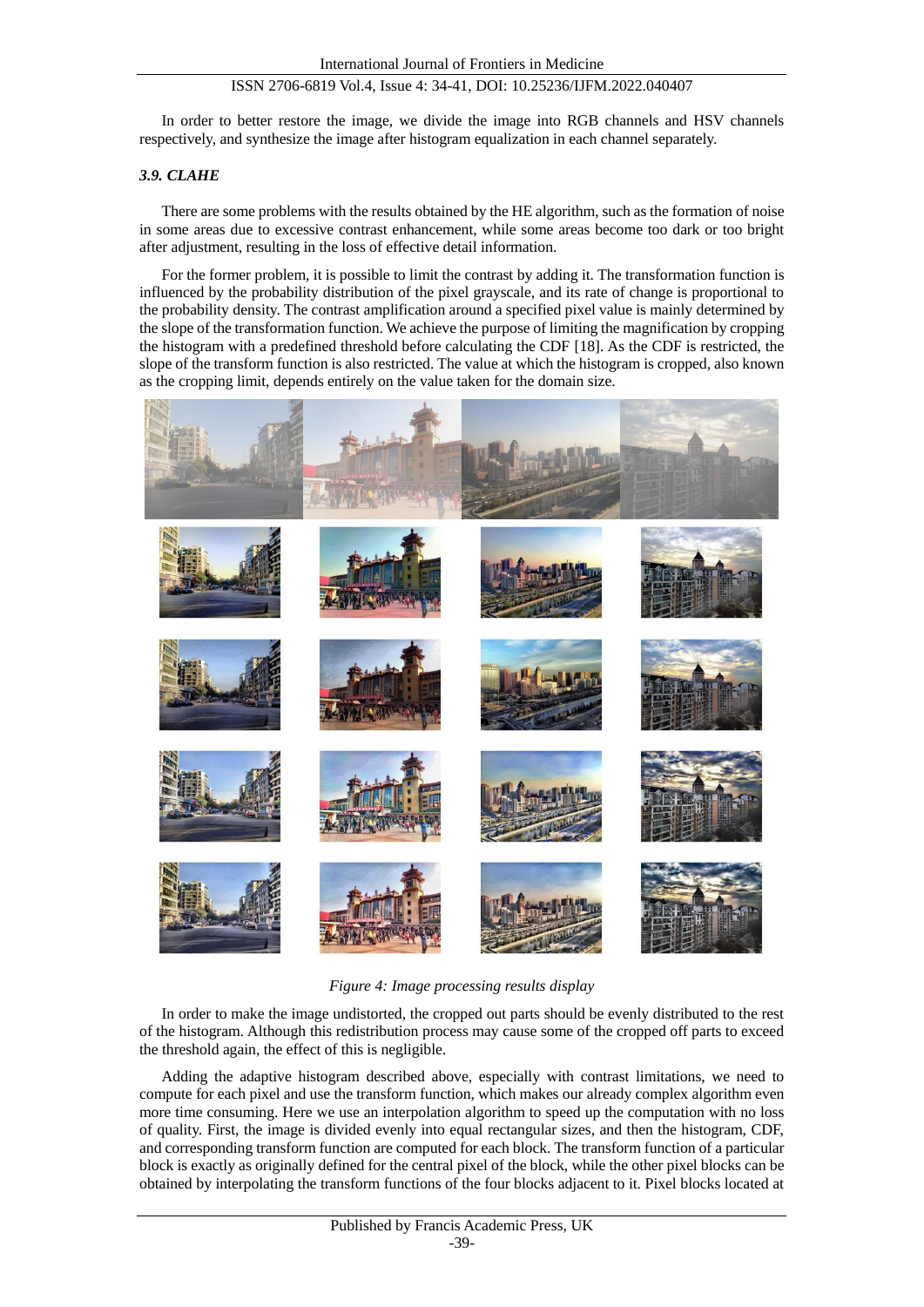the center are bilinearly interpolated, blocks located at the edges are linearly interpolated, and blocks located at the corners directly use the transform function of their own block, as shown in Fig. 3.

Such a process can greatly reduce the number of times the transform function needs to be computed, and only increases the computation of some interpolation, and the overall image quality is not affected.

#### **4. Analysis of results**

We used the REISDE dataset for experimental validation of our algorithm. Fig. 4 shows the results of two OTS and two HSTS dataset images. The first row is the original image without haze removal, the second row is the output image of HE with RGB channel after haze removal, the third row is the output image of HE with HSV channel after haze removal, the fourth row is the output image of CLAHE with RGB channel after haze removal, and the fifth row is the output image of CLAHE with HSV channel after haze removal.

The results of the output image show that our algorithm achieves the haze removal effect well and optimizes the contrast and details of the image. It can be clearly felt that our algorithm works very well in complex outdoor scenes with haze, so it can be well used in outdoor scenes for dehazing operations to obtain more details of the scene.

The results of the output image show that our algorithm achieves the haze removal effect well and optimizes the contrast and details of the image. It can be clearly felt that our algorithm works very well in complex outdoor scenes with haze, so it can be well used in outdoor scenes for dehazing operations to obtain more details of the scene.

Our algorithm is linear in the pixels of the input image and thus can be absolutely adaptive as well as fast to compute. Where the clustering algorithm is done based on the nearest neighbor search on the KD tree, which is also linear. Therefore, the complexity of the dehazing algorithm is O(n), and the complexity of the image enhancement algorithm is also  $O(n)$ .

#### **5. Conculsions**

We present here a non-localized dehazing algorithm based on previous experience and add an image enhancement algorithm to it to make it more effective and adaptable to most complex scenes. Based on our algorithm, clear images can be obtained very quickly and with as much detail as possible preserved. Our method has been tested and experimented on a large dataset and found to be very efficient and effective in many practical situations.

#### **References**

*[1] Juan Zhang, and Mengtan Guo, Image defogging algorithm based on recurrent generative adversarial network, Shanghai University of Engineering and Technology, Computer Engineering, 2022, pp.280–287.*

*[2] Yibing Bin, and Peng Li, An image de-misting method, Nanjing University of Science and Technology, Journal of Computer Applications, 2006, pp.154-156.*

*[3] Yubao Sun, and Liang Xiao, Outdoor image defogging method based on partial differential equations, Nanjing University of Science and Technologym Journal of System Simulation, 2007, pp.3739- 3744+3769.*

*[4] Qiongxiu Zhang, and Zhisheng Gao, Automated image defogging method based on physical model, \Sichuan University, Journal of Instrumentation, 2008, pp.251-255.*

*[5] Daxing Zhang, Infrared image enhancement algorithm based on adaptive histogram equalization coupled with Laplace transform, Optical Technique, Zhejiang Finance Vocational College, 2021, pp.747-753.*

*[6] Han Xiao, and Shiyang XiaoHistogram equalization parallel algorithm based on CUDA architecture, Zhengzhou Normal University, Journal of Guilin University of Technology, 2021, pp.654-663.*

*[7] W. E. K. Middleton. Vision through the atmosphere. Toronto: University of Toronto Press, 1952.*

*[8] S. G. Narasimhan and S. K. Nayar. Chromatic framework for vision in bad weather. In Proc. IEEE CVPR, 2000.*

*[9] Y. Y. Schechner, S. G. Narasimhan, and S. K. Nayar. Instant dehazing of images using polarization. In Proc. IEEE CVPR, 2001.*